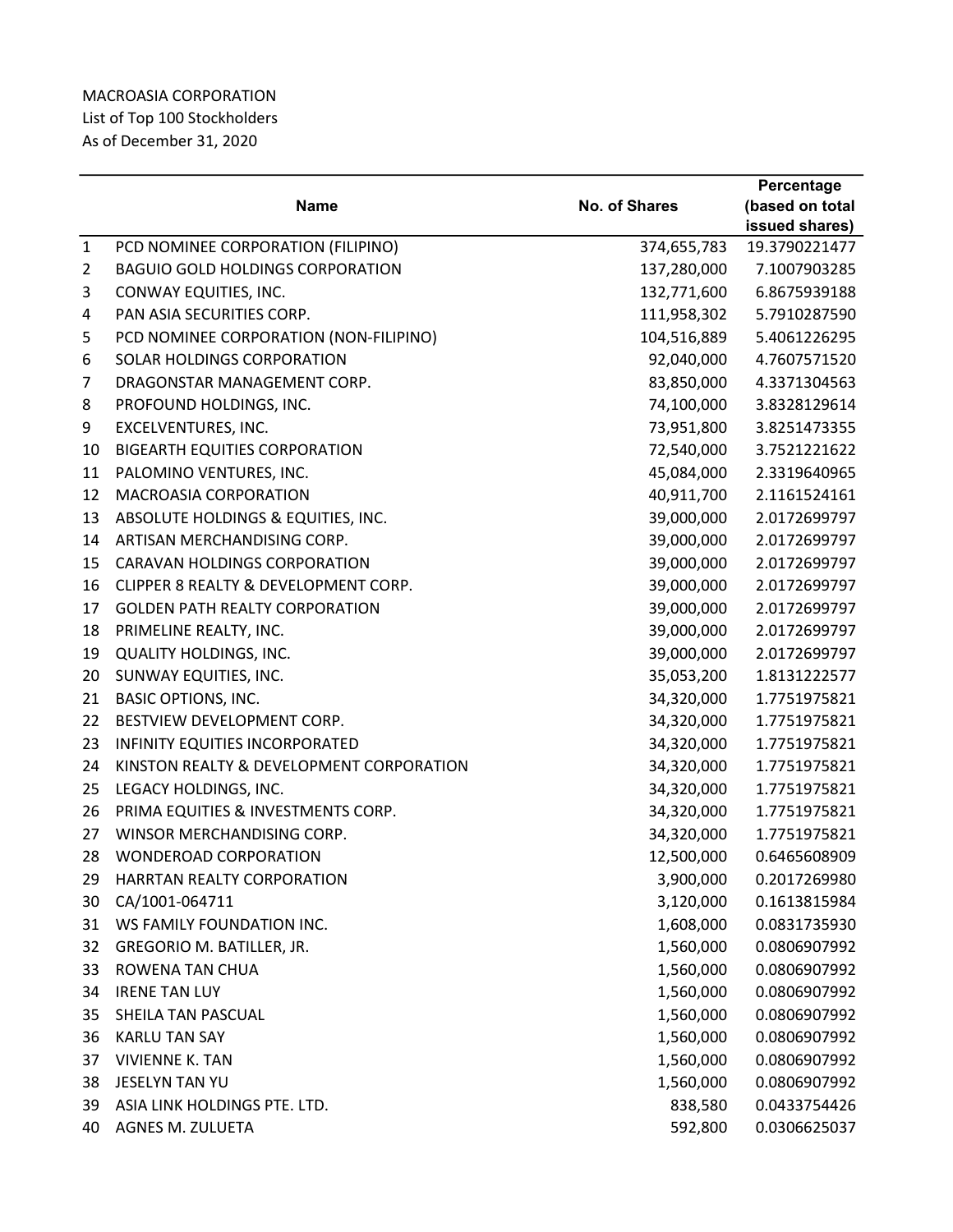| 41 | ANSELMO, TRINIDAD & CO., INC.           | 473,694 | 0.0245017612 |
|----|-----------------------------------------|---------|--------------|
| 42 | FLORENTINO M. HERRERA III               | 358,800 | 0.0185588838 |
| 43 | LEONARDO T. SIGUION-REYNA               | 312,000 | 0.0161381598 |
| 44 | <b>BENJAMIN TIONG SIN AI</b>            | 234,000 | 0.0121036199 |
| 45 | EMILIO C. YU                            | 234,000 | 0.0121036199 |
| 46 | JAIME J. BAUTISTA                       | 195,000 | 0.0100863499 |
| 47 | ANTONIO B. CHENG                        | 195,000 | 0.0100863499 |
| 48 | JOSEPH T. CHUA                          | 195,000 | 0.0100863499 |
| 49 | MOTORTRADE NATIONWIDE CORPORATION       | 195,000 | 0.0100863499 |
| 50 | LUCIO K. TAN, JR.                       | 195,000 | 0.0100863499 |
| 51 | MARIANO C. TANENGLIAN                   | 195,000 | 0.0100863499 |
| 52 | LOZANO A. TAN                           | 179,400 | 0.0092794419 |
| 53 | DIONISIO ONG                            | 174,096 | 0.0090050932 |
| 54 | <b>CARLOS DYHONGPO</b>                  | 162,240 | 0.0083918431 |
| 55 | ENRIQUE M. ABOITIZ, JR.                 | 156,000 | 0.0080690799 |
| 56 | <b>HECTOR FLORENTO</b>                  | 156,000 | 0.0080690799 |
| 57 | JOSEPH LIM A/C ILIMJS01                 | 156,000 | 0.0080690799 |
| 58 | <b>MARIXI R. PRIETO</b>                 | 156,000 | 0.0080690799 |
| 59 | <b>CARMEN K. TAN</b>                    | 156,000 | 0.0080690799 |
| 60 | LUCIO CHEN TAN III                      | 156,000 | 0.0080690799 |
| 61 | LUCIO C. TAN                            | 156,000 | 0.0080690799 |
| 62 | MICHAEL G. TAN                          | 156,000 | 0.0080690799 |
| 63 | <b>BEN C. TIU</b>                       | 156,000 | 0.0080690799 |
| 64 | SAMUEL CANG UY                          | 156,000 | 0.0080690799 |
| 65 | <b>GEORGE SYCIP</b>                     | 150,000 | 0.0077587307 |
| 66 | <b>KYLE ELLIS CHEN TAN</b>              | 124,800 | 0.0064552639 |
| 67 | <b>EDUARDO TAN LUY</b>                  | 120,000 | 0.0062069846 |
| 68 | ANNIE CHU CHUA                          | 109,200 | 0.0056483559 |
| 69 | JOSEPH CHUA & CO., INC.                 | 108,357 | 0.0056047519 |
| 70 | <b>BONIFACIO YAO</b>                    | 93,600  | 0.0048414480 |
| 71 | ANGEL DY                                | 78,000  | 0.0040345400 |
| 72 | ANTONIO S. DY (VSK-38)                  | 76,440  | 0.0039538492 |
| 73 | LO LAN YING                             | 73,320  | 0.0037924676 |
| 74 | ONG SECURITIES CORPORATION              | 54,108  | 0.0027987293 |
| 75 | <b>GEORGE D. TAN</b>                    | 53,976  | 0.0027919017 |
| 76 | IMPERIAL, DE GUZMAN, ABALOS & CO., INC. | 49,998  | 0.0025861401 |
| 77 | I. ACKERMAN & CO., INC.                 | 47,080  | 0.0024352069 |
| 78 | TEE LING KIAT &/OR LEE LIN HO           | 39,390  | 0.0020374427 |
| 79 | MA. THERESA T. DEFENSOR A/C IDEFMA01    | 39,000  | 0.0020172700 |
| 80 | E. SANTAMARIA & CO., INC.               | 38,906  | 0.0020124078 |
| 81 | EBC SECURITIES CORPORATION              | 37,050  | 0.0019164065 |
| 82 | G.D. TAN & CO., INC.                    | 35,232  | 0.0018223707 |
| 83 | R. COYIUTO SECURITIES, INC.             | 35,175  | 0.0018194223 |
| 84 | <b>ZENAID YAP GO</b>                    | 35,100  | 0.0018155430 |
| 85 | MARIANO YU & CO., INC.                  | 33,360  | 0.0017255417 |
| 86 | <b>BA SECURITIES, INC.</b>              | 31,200  | 0.0016138160 |
| 87 | LILY S. HO                              | 31,200  | 0.0016138160 |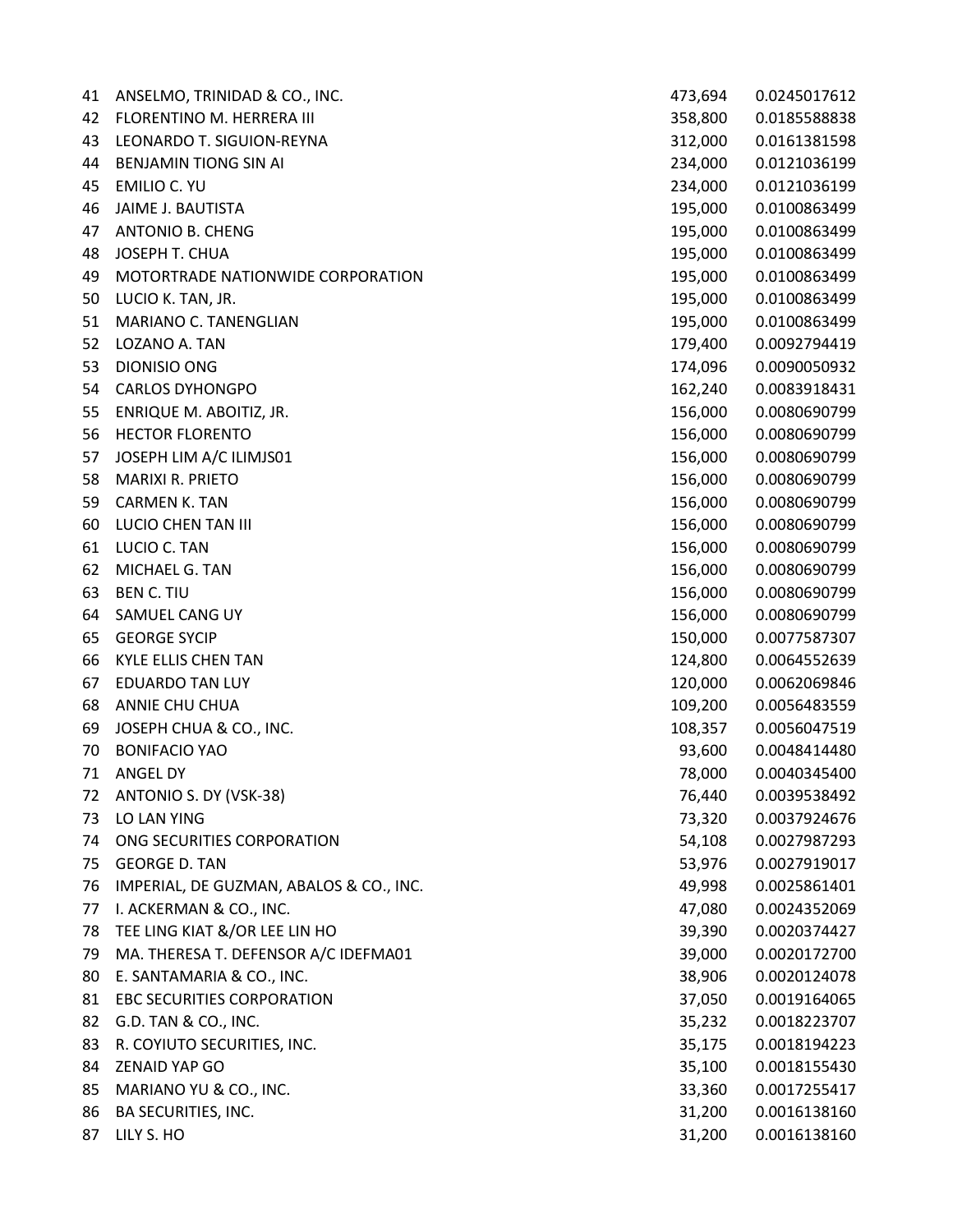|    | <b>Total</b>                     | 1,932,092,114 | 99.9372158857 |
|----|----------------------------------|---------------|---------------|
|    | 100 OSCAR NG TAN                 | 19,500        | 0.0010086350  |
| 99 | J.T. FLORES JR. & CO., INC.      | 19,562        | 0.0010118419  |
| 98 | <b>ALFONSO UY</b>                | 20,841        | 0.0010779980  |
| 97 | DAVID GO SECURITIES CORP.        | 21,184        | 0.0010957397  |
| 96 | H. E. BENNETT SECURITIES, INC.   | 21,216        | 0.0010973949  |
| 95 | TIONG SECURITIES, INC.           | 21,933        | 0.0011344816  |
| 94 | ASIAN APPRAISAL HOLDINGS, INC.   | 22,285        | 0.0011526888  |
| 93 | KENNETH C. ASUNCION A/C IASUKE01 | 23,400        | 0.0012103620  |
| 92 | PAN ASIA SECURITIES CORP.        | 24,960        | 0.0012910528  |
| 91 | ANSALDO, GODINEZ & CO., INC.     | 25,864        | 0.0013378121  |
| 90 | WEE AH KEE                       | 27,150        | 0.0014043303  |
| 89 | <b>NENITA CHING</b>              | 28,080        | 0.0014524344  |
| 88 | SECURITIES SPECIALIST, INC.      | 30,763        | 0.0015912122  |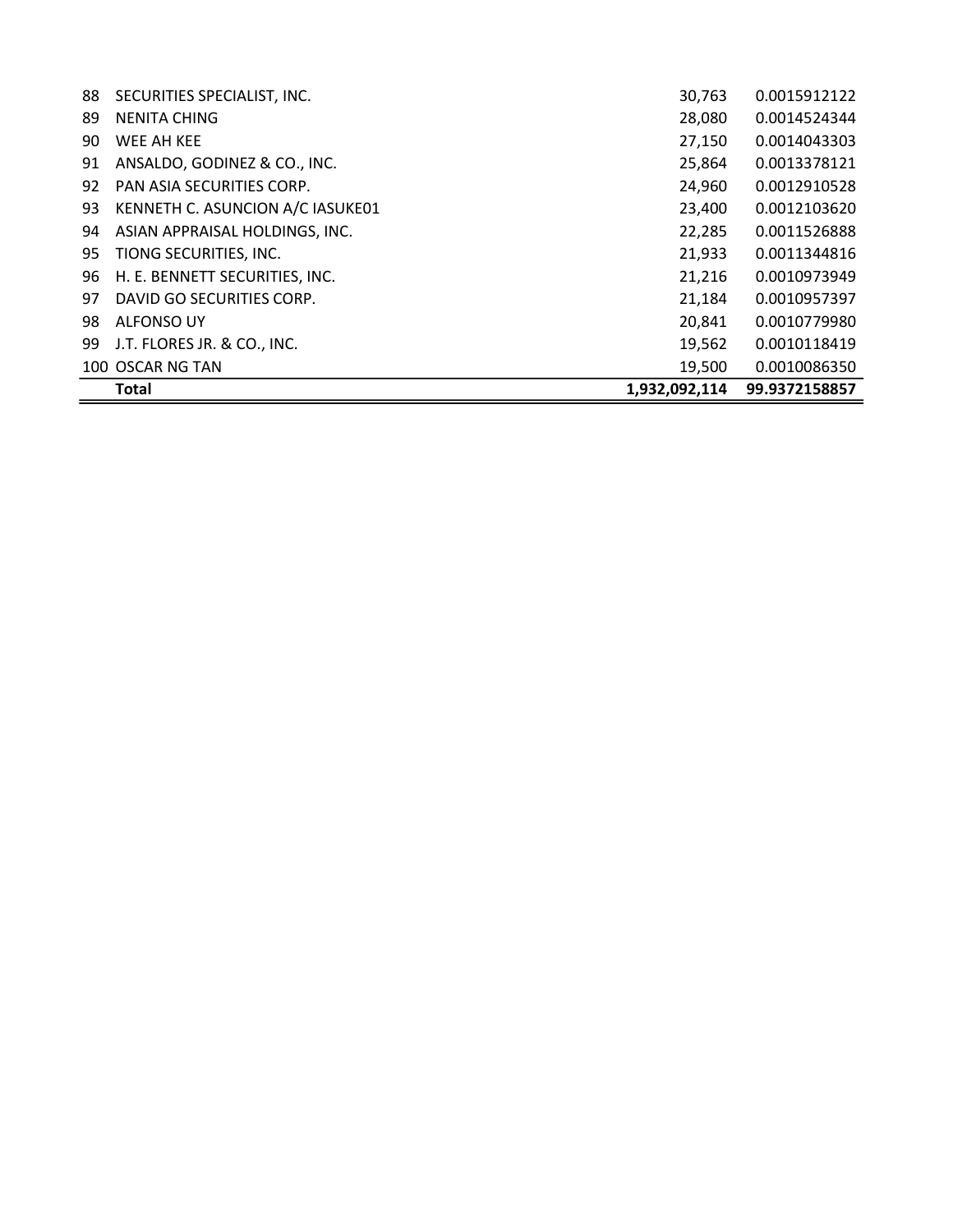## **OUTSTANDING BALANCES FOR A SPECIFIC COMPANY**

Company Code - MAC000000000

| Business Date: December 29, 2020                    |                      |
|-----------------------------------------------------|----------------------|
| <b>BPNAME</b>                                       | <b>HOLDINGS</b>      |
| <b>UPCC SECURITIES CORP.</b>                        | 27,120               |
| A & A SECURITIES, INC.                              | 200,568              |
| <b>ABACUS SECURITIES CORPORATION</b>                | 36,415,496           |
| PHILSTOCKS FINANCIAL INC                            | 3,817,626            |
| A. T. DE CASTRO SECURITIES CORP.                    | 217,600              |
| ALPHA SECURITIES CORP.                              | 334,000              |
| <b>BA SECURITIES, INC.</b>                          | 460,116              |
| <b>AP SECURITIES INCORPORATED</b>                   | 1,645,674            |
| ANSALDO, GODINEZ & CO., INC.                        | 1,032,722            |
| AB CAPITAL SECURITIES, INC.                         | 1,290,765            |
| <b>SB EQUITIES, INC.</b>                            | 20,200,188           |
| ASIA PACIFIC CAPITAL EQUITIES & SECURITIES CORP.    | 25,600               |
| ASIASEC EQUITIES, INC.                              | 44,730               |
| <b>ASTRA SECURITIES CORPORATION</b>                 | 5,528,210            |
| CHINA BANK SECURITIES CORPORATION                   | 995,000              |
| BELSON SECURITIES, INC.                             | 12,207,792           |
| BENJAMIN CO CA & CO., INC.                          | 19,500               |
| B. H. CHUA SECURITIES CORPORATION                   | 15,600               |
| JAKA SECURITIES CORP.                               | 3,120                |
| <b>BPI SECURITIES CORPORATION</b>                   | 20,766,709           |
| CAMPOS, LANUZA & COMPANY, INC.                      | 74,600               |
| SINCERE SECURITIES CORPORATION                      | 162,640              |
| CTS GLOBAL EQUITY GROUP, INC.                       | 1,496,060            |
| TRITON SECURITIES CORP.                             | 4,438,728            |
| IGC SECURITIES INC.                                 | 261,668              |
| <b>CUALOPING SECURITIES CORPORATION</b>             | 780                  |
| DAVID GO SECURITIES CORP.                           | 423,770              |
| DIVERSIFIED SECURITIES, INC.                        | 73,531               |
| E. CHUA CHIACO SECURITIES, INC.                     | 753,162              |
| EAST WEST CAPITAL CORPORATION                       | 1,390                |
| EASTERN SECURITIES DEVELOPMENT CORPORATION          | 1,121,262            |
| EQUITIWORLD SECURITIES, INC.                        | 301,980              |
| EVERGREEN STOCK BROKERAGE & SEC., INC.              | 456,890              |
| FIRST ORIENT SECURITIES, INC.                       | 1,216,180            |
| FIRST INTEGRATED CAPITAL SECURITIES, INC.           | 1,128,000            |
| F. YAP SECURITIES, INC.                             | 536,878              |
| AURORA SECURITIES, INC.                             | 819,000              |
| GLOBALINKS SECURITIES & STOCKS, INC.                | 684,310              |
| <b>JSG SECURITIES, INC.</b>                         | 443,550              |
|                                                     |                      |
| GOLDSTAR SECURITIES, INC.<br>GUILD SECURITIES, INC. | 118,600<br>8,414,264 |
| HDI SECURITIES, INC.                                | 2,056,800            |
|                                                     |                      |
| H. E. BENNETT SECURITIES, INC.                      | 28,876               |
| HK SECURITIES, INC.                                 | 1,560                |
| I. ACKERMAN & CO., INC.                             | 8,938                |
| I. B. GIMENEZ SECURITIES, INC.                      | 211,080              |
| <b>INVESTORS SECURITIES, INC,</b>                   | 773,635              |
| IMPERIAL, DE GUZMAN, ABALOS & CO., INC.             | 49,510               |
| INTRA-INVEST SECURITIES, INC.                       | 20,200               |
| ASIAN CAPITAL EQUITIES, INC.                        | 10,920               |
| J.M. BARCELON & CO., INC.                           | 10,000               |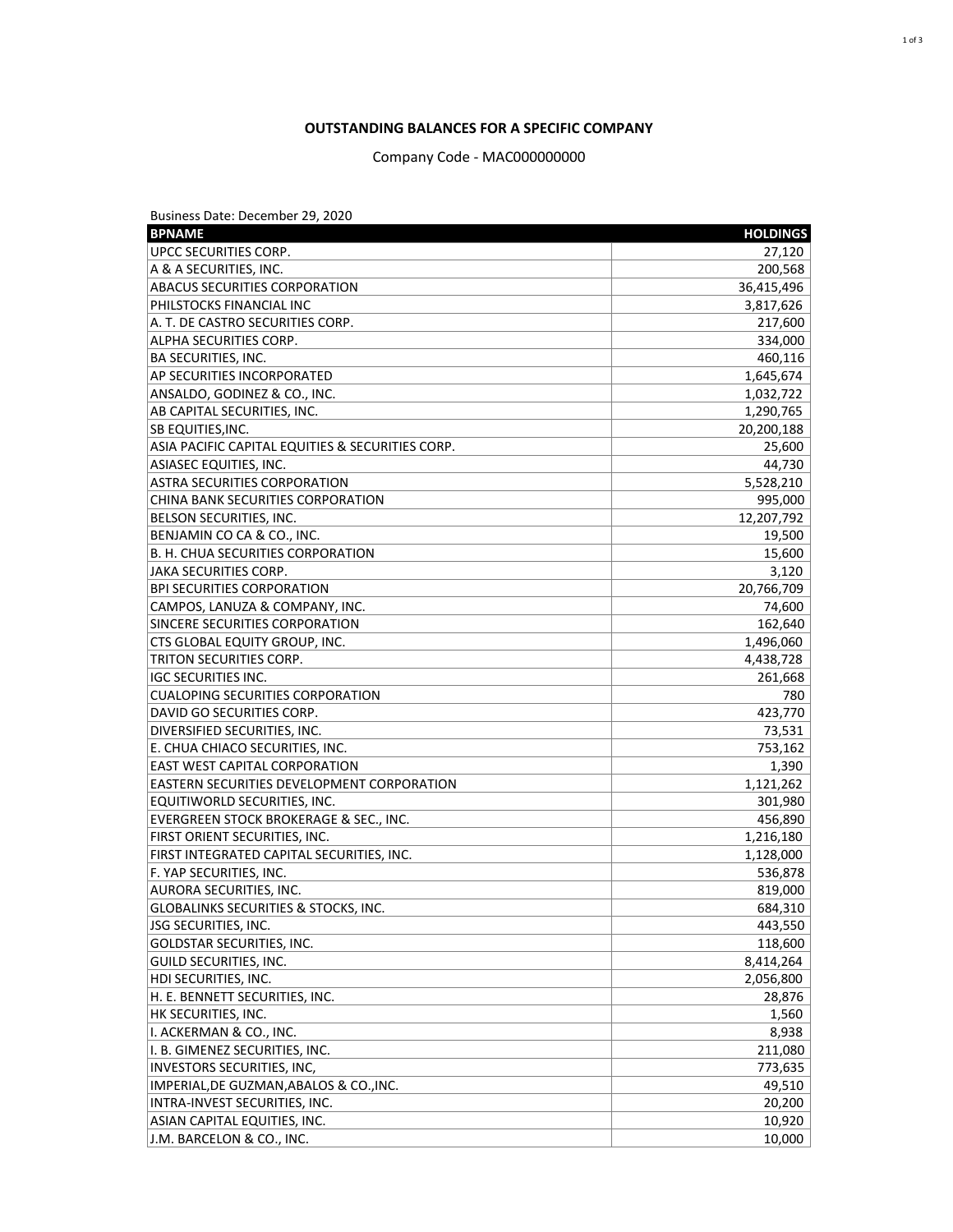| VALUE QUEST SECURITIES CORPORATION<br>630,000<br>STRATEGIC EQUITIES CORP.<br>3,649,033<br>LARRGO SECURITIES CO., INC.<br>871,754<br>1,321<br>LITONJUA SECURITIES, INC.<br>LOPEZ, LOCSIN, LEDESMA & CO., INC.<br>12,000<br>LUCKY SECURITIES, INC.<br>891,680<br>LUYS SECURITIES COMPANY, INC.<br>61,200<br><b>MANDARIN SECURITIES CORPORATION</b><br>1,564,768<br>COL Financial Group, Inc.<br>88,522,500<br>DA MARKET SECURITIES, INC.<br>53,000<br>MERCANTILE SECURITIES CORP.<br>31,200<br>MERIDIAN SECURITIES, INC.<br>379,820<br>MDR SECURITIES, INC.<br>79,560<br>REGIS PARTNERS, INC.<br>6,168<br>MOUNT PEAK SECURITIES, INC.<br>7,064<br>NEW WORLD SECURITIES CO., INC.<br>206,180<br>OPTIMUM SECURITIES CORPORATION<br>128,110<br>RCBC SECURITIES, INC.<br>318,150<br>13,324,772<br>PAN ASIA SECURITIES CORP.<br>1,427,976<br><b>PAPA SECURITIES CORPORATION</b><br>MAYBANK ATR KIM ENG SECURITIES, INC.<br>4,591,664<br>PLATINUM SECURITIES, INC.<br>13,170<br>2,130,506<br>PNB SECURITIES, INC.<br>PREMIUM SECURITIES, INC.<br>27,460<br>SALISBURY BKT SECURITIES CORPORATION<br>717,240<br><b>QUALITY INVESTMENTS &amp; SECURITIES CORPORATION</b><br>1,290,250<br>R & L INVESTMENTS, INC.<br>4,560<br>4,000<br><b>ALAKOR SECURITIES CORPORATION</b><br>139,957<br>R. COYIUTO SECURITIES, INC.<br>REGINA CAPITAL DEVELOPMENT CORPORATION<br>1,080,730<br>R. NUBLA SECURITIES, INC.<br>1,634,368<br>AAA SOUTHEAST EQUITIES, INCORPORATED<br>1,598,522<br>R. S. LIM & CO., INC.<br>161,274<br>RTG & COMPANY, INC.<br>227,752<br>S.J. ROXAS & CO., INC.<br>26,035<br>SECURITIES SPECIALISTS, INC.<br>43,490<br>FIDELITY SECURITIES, INC.<br>272,420<br>SUMMIT SECURITIES, INC.<br>632,876<br>294,330<br>STANDARD SECURITIES CORPORATION<br>490,826<br>TANSENGCO & CO., INC.<br>THE FIRST RESOURCES MANAGEMENT & SECURITIES CORP.<br>1,654,070<br>1,992,416<br>TOWER SECURITIES, INC.<br>TRI-STATE SECURITIES, INC.<br>6,000<br>UCPB SECURITIES, INC.<br>497,560<br>UOB KAY HIAN SECURITIES (PHILS.), INC.<br>312,000<br>71,720<br>VENTURE SECURITIES, INC.<br>FIRST METRO SECURITIES BROKERAGE CORP.<br>23,571,112<br>WEALTH SECURITIES, INC.<br>16,488,585<br>WESTLINK GLOBAL EQUITIES, INC.<br>297,690<br>BERNAD SECURITIES, INC.<br>1,028,650<br>WONG SECURITIES CORPORATION<br>57,000<br>YAO & ZIALCITA, INC.<br>282,302<br>YU & COMPANY, INC.<br>353,200<br><b>BDO SECURITIES CORPORATION</b><br>41,039,538<br>EAGLE EQUITIES, INC.<br>462,116<br>GOLDEN TOWER SECURITIES & HOLDINGS, INC.<br>SOLAR SECURITIES, INC.<br>1,826,280<br>G.D. TAN & COMPANY, INC. | <b>BPNAME</b> | <b>HOLDINGS</b> |
|----------------------------------------------------------------------------------------------------------------------------------------------------------------------------------------------------------------------------------------------------------------------------------------------------------------------------------------------------------------------------------------------------------------------------------------------------------------------------------------------------------------------------------------------------------------------------------------------------------------------------------------------------------------------------------------------------------------------------------------------------------------------------------------------------------------------------------------------------------------------------------------------------------------------------------------------------------------------------------------------------------------------------------------------------------------------------------------------------------------------------------------------------------------------------------------------------------------------------------------------------------------------------------------------------------------------------------------------------------------------------------------------------------------------------------------------------------------------------------------------------------------------------------------------------------------------------------------------------------------------------------------------------------------------------------------------------------------------------------------------------------------------------------------------------------------------------------------------------------------------------------------------------------------------------------------------------------------------------------------------------------------------------------------------------------------------------------------------------------------------------------------------------------------------------------------------------------------------------------------------------------------------------------------------------------------------------------------------------------------------------------------------------------------------------------------------------------------------------------------------------------------------------------------------------------------------------|---------------|-----------------|
|                                                                                                                                                                                                                                                                                                                                                                                                                                                                                                                                                                                                                                                                                                                                                                                                                                                                                                                                                                                                                                                                                                                                                                                                                                                                                                                                                                                                                                                                                                                                                                                                                                                                                                                                                                                                                                                                                                                                                                                                                                                                                                                                                                                                                                                                                                                                                                                                                                                                                                                                                                            |               |                 |
| 110,022                                                                                                                                                                                                                                                                                                                                                                                                                                                                                                                                                                                                                                                                                                                                                                                                                                                                                                                                                                                                                                                                                                                                                                                                                                                                                                                                                                                                                                                                                                                                                                                                                                                                                                                                                                                                                                                                                                                                                                                                                                                                                                                                                                                                                                                                                                                                                                                                                                                                                                                                                                    |               |                 |
|                                                                                                                                                                                                                                                                                                                                                                                                                                                                                                                                                                                                                                                                                                                                                                                                                                                                                                                                                                                                                                                                                                                                                                                                                                                                                                                                                                                                                                                                                                                                                                                                                                                                                                                                                                                                                                                                                                                                                                                                                                                                                                                                                                                                                                                                                                                                                                                                                                                                                                                                                                            |               |                 |
|                                                                                                                                                                                                                                                                                                                                                                                                                                                                                                                                                                                                                                                                                                                                                                                                                                                                                                                                                                                                                                                                                                                                                                                                                                                                                                                                                                                                                                                                                                                                                                                                                                                                                                                                                                                                                                                                                                                                                                                                                                                                                                                                                                                                                                                                                                                                                                                                                                                                                                                                                                            |               |                 |
|                                                                                                                                                                                                                                                                                                                                                                                                                                                                                                                                                                                                                                                                                                                                                                                                                                                                                                                                                                                                                                                                                                                                                                                                                                                                                                                                                                                                                                                                                                                                                                                                                                                                                                                                                                                                                                                                                                                                                                                                                                                                                                                                                                                                                                                                                                                                                                                                                                                                                                                                                                            |               |                 |
|                                                                                                                                                                                                                                                                                                                                                                                                                                                                                                                                                                                                                                                                                                                                                                                                                                                                                                                                                                                                                                                                                                                                                                                                                                                                                                                                                                                                                                                                                                                                                                                                                                                                                                                                                                                                                                                                                                                                                                                                                                                                                                                                                                                                                                                                                                                                                                                                                                                                                                                                                                            |               |                 |
|                                                                                                                                                                                                                                                                                                                                                                                                                                                                                                                                                                                                                                                                                                                                                                                                                                                                                                                                                                                                                                                                                                                                                                                                                                                                                                                                                                                                                                                                                                                                                                                                                                                                                                                                                                                                                                                                                                                                                                                                                                                                                                                                                                                                                                                                                                                                                                                                                                                                                                                                                                            |               |                 |
|                                                                                                                                                                                                                                                                                                                                                                                                                                                                                                                                                                                                                                                                                                                                                                                                                                                                                                                                                                                                                                                                                                                                                                                                                                                                                                                                                                                                                                                                                                                                                                                                                                                                                                                                                                                                                                                                                                                                                                                                                                                                                                                                                                                                                                                                                                                                                                                                                                                                                                                                                                            |               |                 |
|                                                                                                                                                                                                                                                                                                                                                                                                                                                                                                                                                                                                                                                                                                                                                                                                                                                                                                                                                                                                                                                                                                                                                                                                                                                                                                                                                                                                                                                                                                                                                                                                                                                                                                                                                                                                                                                                                                                                                                                                                                                                                                                                                                                                                                                                                                                                                                                                                                                                                                                                                                            |               |                 |
| 174,410                                                                                                                                                                                                                                                                                                                                                                                                                                                                                                                                                                                                                                                                                                                                                                                                                                                                                                                                                                                                                                                                                                                                                                                                                                                                                                                                                                                                                                                                                                                                                                                                                                                                                                                                                                                                                                                                                                                                                                                                                                                                                                                                                                                                                                                                                                                                                                                                                                                                                                                                                                    |               |                 |
|                                                                                                                                                                                                                                                                                                                                                                                                                                                                                                                                                                                                                                                                                                                                                                                                                                                                                                                                                                                                                                                                                                                                                                                                                                                                                                                                                                                                                                                                                                                                                                                                                                                                                                                                                                                                                                                                                                                                                                                                                                                                                                                                                                                                                                                                                                                                                                                                                                                                                                                                                                            |               |                 |
|                                                                                                                                                                                                                                                                                                                                                                                                                                                                                                                                                                                                                                                                                                                                                                                                                                                                                                                                                                                                                                                                                                                                                                                                                                                                                                                                                                                                                                                                                                                                                                                                                                                                                                                                                                                                                                                                                                                                                                                                                                                                                                                                                                                                                                                                                                                                                                                                                                                                                                                                                                            |               |                 |
|                                                                                                                                                                                                                                                                                                                                                                                                                                                                                                                                                                                                                                                                                                                                                                                                                                                                                                                                                                                                                                                                                                                                                                                                                                                                                                                                                                                                                                                                                                                                                                                                                                                                                                                                                                                                                                                                                                                                                                                                                                                                                                                                                                                                                                                                                                                                                                                                                                                                                                                                                                            |               |                 |
|                                                                                                                                                                                                                                                                                                                                                                                                                                                                                                                                                                                                                                                                                                                                                                                                                                                                                                                                                                                                                                                                                                                                                                                                                                                                                                                                                                                                                                                                                                                                                                                                                                                                                                                                                                                                                                                                                                                                                                                                                                                                                                                                                                                                                                                                                                                                                                                                                                                                                                                                                                            |               |                 |
|                                                                                                                                                                                                                                                                                                                                                                                                                                                                                                                                                                                                                                                                                                                                                                                                                                                                                                                                                                                                                                                                                                                                                                                                                                                                                                                                                                                                                                                                                                                                                                                                                                                                                                                                                                                                                                                                                                                                                                                                                                                                                                                                                                                                                                                                                                                                                                                                                                                                                                                                                                            |               |                 |
|                                                                                                                                                                                                                                                                                                                                                                                                                                                                                                                                                                                                                                                                                                                                                                                                                                                                                                                                                                                                                                                                                                                                                                                                                                                                                                                                                                                                                                                                                                                                                                                                                                                                                                                                                                                                                                                                                                                                                                                                                                                                                                                                                                                                                                                                                                                                                                                                                                                                                                                                                                            |               |                 |
|                                                                                                                                                                                                                                                                                                                                                                                                                                                                                                                                                                                                                                                                                                                                                                                                                                                                                                                                                                                                                                                                                                                                                                                                                                                                                                                                                                                                                                                                                                                                                                                                                                                                                                                                                                                                                                                                                                                                                                                                                                                                                                                                                                                                                                                                                                                                                                                                                                                                                                                                                                            |               |                 |
|                                                                                                                                                                                                                                                                                                                                                                                                                                                                                                                                                                                                                                                                                                                                                                                                                                                                                                                                                                                                                                                                                                                                                                                                                                                                                                                                                                                                                                                                                                                                                                                                                                                                                                                                                                                                                                                                                                                                                                                                                                                                                                                                                                                                                                                                                                                                                                                                                                                                                                                                                                            |               |                 |
|                                                                                                                                                                                                                                                                                                                                                                                                                                                                                                                                                                                                                                                                                                                                                                                                                                                                                                                                                                                                                                                                                                                                                                                                                                                                                                                                                                                                                                                                                                                                                                                                                                                                                                                                                                                                                                                                                                                                                                                                                                                                                                                                                                                                                                                                                                                                                                                                                                                                                                                                                                            |               |                 |
|                                                                                                                                                                                                                                                                                                                                                                                                                                                                                                                                                                                                                                                                                                                                                                                                                                                                                                                                                                                                                                                                                                                                                                                                                                                                                                                                                                                                                                                                                                                                                                                                                                                                                                                                                                                                                                                                                                                                                                                                                                                                                                                                                                                                                                                                                                                                                                                                                                                                                                                                                                            |               |                 |
|                                                                                                                                                                                                                                                                                                                                                                                                                                                                                                                                                                                                                                                                                                                                                                                                                                                                                                                                                                                                                                                                                                                                                                                                                                                                                                                                                                                                                                                                                                                                                                                                                                                                                                                                                                                                                                                                                                                                                                                                                                                                                                                                                                                                                                                                                                                                                                                                                                                                                                                                                                            |               |                 |
|                                                                                                                                                                                                                                                                                                                                                                                                                                                                                                                                                                                                                                                                                                                                                                                                                                                                                                                                                                                                                                                                                                                                                                                                                                                                                                                                                                                                                                                                                                                                                                                                                                                                                                                                                                                                                                                                                                                                                                                                                                                                                                                                                                                                                                                                                                                                                                                                                                                                                                                                                                            |               |                 |
|                                                                                                                                                                                                                                                                                                                                                                                                                                                                                                                                                                                                                                                                                                                                                                                                                                                                                                                                                                                                                                                                                                                                                                                                                                                                                                                                                                                                                                                                                                                                                                                                                                                                                                                                                                                                                                                                                                                                                                                                                                                                                                                                                                                                                                                                                                                                                                                                                                                                                                                                                                            |               |                 |
|                                                                                                                                                                                                                                                                                                                                                                                                                                                                                                                                                                                                                                                                                                                                                                                                                                                                                                                                                                                                                                                                                                                                                                                                                                                                                                                                                                                                                                                                                                                                                                                                                                                                                                                                                                                                                                                                                                                                                                                                                                                                                                                                                                                                                                                                                                                                                                                                                                                                                                                                                                            |               |                 |
|                                                                                                                                                                                                                                                                                                                                                                                                                                                                                                                                                                                                                                                                                                                                                                                                                                                                                                                                                                                                                                                                                                                                                                                                                                                                                                                                                                                                                                                                                                                                                                                                                                                                                                                                                                                                                                                                                                                                                                                                                                                                                                                                                                                                                                                                                                                                                                                                                                                                                                                                                                            |               |                 |
|                                                                                                                                                                                                                                                                                                                                                                                                                                                                                                                                                                                                                                                                                                                                                                                                                                                                                                                                                                                                                                                                                                                                                                                                                                                                                                                                                                                                                                                                                                                                                                                                                                                                                                                                                                                                                                                                                                                                                                                                                                                                                                                                                                                                                                                                                                                                                                                                                                                                                                                                                                            |               |                 |
|                                                                                                                                                                                                                                                                                                                                                                                                                                                                                                                                                                                                                                                                                                                                                                                                                                                                                                                                                                                                                                                                                                                                                                                                                                                                                                                                                                                                                                                                                                                                                                                                                                                                                                                                                                                                                                                                                                                                                                                                                                                                                                                                                                                                                                                                                                                                                                                                                                                                                                                                                                            |               |                 |
|                                                                                                                                                                                                                                                                                                                                                                                                                                                                                                                                                                                                                                                                                                                                                                                                                                                                                                                                                                                                                                                                                                                                                                                                                                                                                                                                                                                                                                                                                                                                                                                                                                                                                                                                                                                                                                                                                                                                                                                                                                                                                                                                                                                                                                                                                                                                                                                                                                                                                                                                                                            |               |                 |
|                                                                                                                                                                                                                                                                                                                                                                                                                                                                                                                                                                                                                                                                                                                                                                                                                                                                                                                                                                                                                                                                                                                                                                                                                                                                                                                                                                                                                                                                                                                                                                                                                                                                                                                                                                                                                                                                                                                                                                                                                                                                                                                                                                                                                                                                                                                                                                                                                                                                                                                                                                            |               |                 |
|                                                                                                                                                                                                                                                                                                                                                                                                                                                                                                                                                                                                                                                                                                                                                                                                                                                                                                                                                                                                                                                                                                                                                                                                                                                                                                                                                                                                                                                                                                                                                                                                                                                                                                                                                                                                                                                                                                                                                                                                                                                                                                                                                                                                                                                                                                                                                                                                                                                                                                                                                                            |               |                 |
|                                                                                                                                                                                                                                                                                                                                                                                                                                                                                                                                                                                                                                                                                                                                                                                                                                                                                                                                                                                                                                                                                                                                                                                                                                                                                                                                                                                                                                                                                                                                                                                                                                                                                                                                                                                                                                                                                                                                                                                                                                                                                                                                                                                                                                                                                                                                                                                                                                                                                                                                                                            |               |                 |
|                                                                                                                                                                                                                                                                                                                                                                                                                                                                                                                                                                                                                                                                                                                                                                                                                                                                                                                                                                                                                                                                                                                                                                                                                                                                                                                                                                                                                                                                                                                                                                                                                                                                                                                                                                                                                                                                                                                                                                                                                                                                                                                                                                                                                                                                                                                                                                                                                                                                                                                                                                            |               |                 |
|                                                                                                                                                                                                                                                                                                                                                                                                                                                                                                                                                                                                                                                                                                                                                                                                                                                                                                                                                                                                                                                                                                                                                                                                                                                                                                                                                                                                                                                                                                                                                                                                                                                                                                                                                                                                                                                                                                                                                                                                                                                                                                                                                                                                                                                                                                                                                                                                                                                                                                                                                                            |               |                 |
|                                                                                                                                                                                                                                                                                                                                                                                                                                                                                                                                                                                                                                                                                                                                                                                                                                                                                                                                                                                                                                                                                                                                                                                                                                                                                                                                                                                                                                                                                                                                                                                                                                                                                                                                                                                                                                                                                                                                                                                                                                                                                                                                                                                                                                                                                                                                                                                                                                                                                                                                                                            |               |                 |
|                                                                                                                                                                                                                                                                                                                                                                                                                                                                                                                                                                                                                                                                                                                                                                                                                                                                                                                                                                                                                                                                                                                                                                                                                                                                                                                                                                                                                                                                                                                                                                                                                                                                                                                                                                                                                                                                                                                                                                                                                                                                                                                                                                                                                                                                                                                                                                                                                                                                                                                                                                            |               |                 |
|                                                                                                                                                                                                                                                                                                                                                                                                                                                                                                                                                                                                                                                                                                                                                                                                                                                                                                                                                                                                                                                                                                                                                                                                                                                                                                                                                                                                                                                                                                                                                                                                                                                                                                                                                                                                                                                                                                                                                                                                                                                                                                                                                                                                                                                                                                                                                                                                                                                                                                                                                                            |               |                 |
|                                                                                                                                                                                                                                                                                                                                                                                                                                                                                                                                                                                                                                                                                                                                                                                                                                                                                                                                                                                                                                                                                                                                                                                                                                                                                                                                                                                                                                                                                                                                                                                                                                                                                                                                                                                                                                                                                                                                                                                                                                                                                                                                                                                                                                                                                                                                                                                                                                                                                                                                                                            |               |                 |
|                                                                                                                                                                                                                                                                                                                                                                                                                                                                                                                                                                                                                                                                                                                                                                                                                                                                                                                                                                                                                                                                                                                                                                                                                                                                                                                                                                                                                                                                                                                                                                                                                                                                                                                                                                                                                                                                                                                                                                                                                                                                                                                                                                                                                                                                                                                                                                                                                                                                                                                                                                            |               |                 |
|                                                                                                                                                                                                                                                                                                                                                                                                                                                                                                                                                                                                                                                                                                                                                                                                                                                                                                                                                                                                                                                                                                                                                                                                                                                                                                                                                                                                                                                                                                                                                                                                                                                                                                                                                                                                                                                                                                                                                                                                                                                                                                                                                                                                                                                                                                                                                                                                                                                                                                                                                                            |               |                 |
|                                                                                                                                                                                                                                                                                                                                                                                                                                                                                                                                                                                                                                                                                                                                                                                                                                                                                                                                                                                                                                                                                                                                                                                                                                                                                                                                                                                                                                                                                                                                                                                                                                                                                                                                                                                                                                                                                                                                                                                                                                                                                                                                                                                                                                                                                                                                                                                                                                                                                                                                                                            |               |                 |
|                                                                                                                                                                                                                                                                                                                                                                                                                                                                                                                                                                                                                                                                                                                                                                                                                                                                                                                                                                                                                                                                                                                                                                                                                                                                                                                                                                                                                                                                                                                                                                                                                                                                                                                                                                                                                                                                                                                                                                                                                                                                                                                                                                                                                                                                                                                                                                                                                                                                                                                                                                            |               |                 |
|                                                                                                                                                                                                                                                                                                                                                                                                                                                                                                                                                                                                                                                                                                                                                                                                                                                                                                                                                                                                                                                                                                                                                                                                                                                                                                                                                                                                                                                                                                                                                                                                                                                                                                                                                                                                                                                                                                                                                                                                                                                                                                                                                                                                                                                                                                                                                                                                                                                                                                                                                                            |               |                 |
|                                                                                                                                                                                                                                                                                                                                                                                                                                                                                                                                                                                                                                                                                                                                                                                                                                                                                                                                                                                                                                                                                                                                                                                                                                                                                                                                                                                                                                                                                                                                                                                                                                                                                                                                                                                                                                                                                                                                                                                                                                                                                                                                                                                                                                                                                                                                                                                                                                                                                                                                                                            |               |                 |
|                                                                                                                                                                                                                                                                                                                                                                                                                                                                                                                                                                                                                                                                                                                                                                                                                                                                                                                                                                                                                                                                                                                                                                                                                                                                                                                                                                                                                                                                                                                                                                                                                                                                                                                                                                                                                                                                                                                                                                                                                                                                                                                                                                                                                                                                                                                                                                                                                                                                                                                                                                            |               |                 |
|                                                                                                                                                                                                                                                                                                                                                                                                                                                                                                                                                                                                                                                                                                                                                                                                                                                                                                                                                                                                                                                                                                                                                                                                                                                                                                                                                                                                                                                                                                                                                                                                                                                                                                                                                                                                                                                                                                                                                                                                                                                                                                                                                                                                                                                                                                                                                                                                                                                                                                                                                                            |               |                 |
|                                                                                                                                                                                                                                                                                                                                                                                                                                                                                                                                                                                                                                                                                                                                                                                                                                                                                                                                                                                                                                                                                                                                                                                                                                                                                                                                                                                                                                                                                                                                                                                                                                                                                                                                                                                                                                                                                                                                                                                                                                                                                                                                                                                                                                                                                                                                                                                                                                                                                                                                                                            |               |                 |
|                                                                                                                                                                                                                                                                                                                                                                                                                                                                                                                                                                                                                                                                                                                                                                                                                                                                                                                                                                                                                                                                                                                                                                                                                                                                                                                                                                                                                                                                                                                                                                                                                                                                                                                                                                                                                                                                                                                                                                                                                                                                                                                                                                                                                                                                                                                                                                                                                                                                                                                                                                            |               |                 |
|                                                                                                                                                                                                                                                                                                                                                                                                                                                                                                                                                                                                                                                                                                                                                                                                                                                                                                                                                                                                                                                                                                                                                                                                                                                                                                                                                                                                                                                                                                                                                                                                                                                                                                                                                                                                                                                                                                                                                                                                                                                                                                                                                                                                                                                                                                                                                                                                                                                                                                                                                                            |               |                 |
|                                                                                                                                                                                                                                                                                                                                                                                                                                                                                                                                                                                                                                                                                                                                                                                                                                                                                                                                                                                                                                                                                                                                                                                                                                                                                                                                                                                                                                                                                                                                                                                                                                                                                                                                                                                                                                                                                                                                                                                                                                                                                                                                                                                                                                                                                                                                                                                                                                                                                                                                                                            |               |                 |
|                                                                                                                                                                                                                                                                                                                                                                                                                                                                                                                                                                                                                                                                                                                                                                                                                                                                                                                                                                                                                                                                                                                                                                                                                                                                                                                                                                                                                                                                                                                                                                                                                                                                                                                                                                                                                                                                                                                                                                                                                                                                                                                                                                                                                                                                                                                                                                                                                                                                                                                                                                            |               |                 |
|                                                                                                                                                                                                                                                                                                                                                                                                                                                                                                                                                                                                                                                                                                                                                                                                                                                                                                                                                                                                                                                                                                                                                                                                                                                                                                                                                                                                                                                                                                                                                                                                                                                                                                                                                                                                                                                                                                                                                                                                                                                                                                                                                                                                                                                                                                                                                                                                                                                                                                                                                                            |               |                 |
|                                                                                                                                                                                                                                                                                                                                                                                                                                                                                                                                                                                                                                                                                                                                                                                                                                                                                                                                                                                                                                                                                                                                                                                                                                                                                                                                                                                                                                                                                                                                                                                                                                                                                                                                                                                                                                                                                                                                                                                                                                                                                                                                                                                                                                                                                                                                                                                                                                                                                                                                                                            |               |                 |
|                                                                                                                                                                                                                                                                                                                                                                                                                                                                                                                                                                                                                                                                                                                                                                                                                                                                                                                                                                                                                                                                                                                                                                                                                                                                                                                                                                                                                                                                                                                                                                                                                                                                                                                                                                                                                                                                                                                                                                                                                                                                                                                                                                                                                                                                                                                                                                                                                                                                                                                                                                            |               |                 |
|                                                                                                                                                                                                                                                                                                                                                                                                                                                                                                                                                                                                                                                                                                                                                                                                                                                                                                                                                                                                                                                                                                                                                                                                                                                                                                                                                                                                                                                                                                                                                                                                                                                                                                                                                                                                                                                                                                                                                                                                                                                                                                                                                                                                                                                                                                                                                                                                                                                                                                                                                                            |               |                 |
|                                                                                                                                                                                                                                                                                                                                                                                                                                                                                                                                                                                                                                                                                                                                                                                                                                                                                                                                                                                                                                                                                                                                                                                                                                                                                                                                                                                                                                                                                                                                                                                                                                                                                                                                                                                                                                                                                                                                                                                                                                                                                                                                                                                                                                                                                                                                                                                                                                                                                                                                                                            |               |                 |
|                                                                                                                                                                                                                                                                                                                                                                                                                                                                                                                                                                                                                                                                                                                                                                                                                                                                                                                                                                                                                                                                                                                                                                                                                                                                                                                                                                                                                                                                                                                                                                                                                                                                                                                                                                                                                                                                                                                                                                                                                                                                                                                                                                                                                                                                                                                                                                                                                                                                                                                                                                            |               |                 |
|                                                                                                                                                                                                                                                                                                                                                                                                                                                                                                                                                                                                                                                                                                                                                                                                                                                                                                                                                                                                                                                                                                                                                                                                                                                                                                                                                                                                                                                                                                                                                                                                                                                                                                                                                                                                                                                                                                                                                                                                                                                                                                                                                                                                                                                                                                                                                                                                                                                                                                                                                                            |               |                 |
|                                                                                                                                                                                                                                                                                                                                                                                                                                                                                                                                                                                                                                                                                                                                                                                                                                                                                                                                                                                                                                                                                                                                                                                                                                                                                                                                                                                                                                                                                                                                                                                                                                                                                                                                                                                                                                                                                                                                                                                                                                                                                                                                                                                                                                                                                                                                                                                                                                                                                                                                                                            |               |                 |